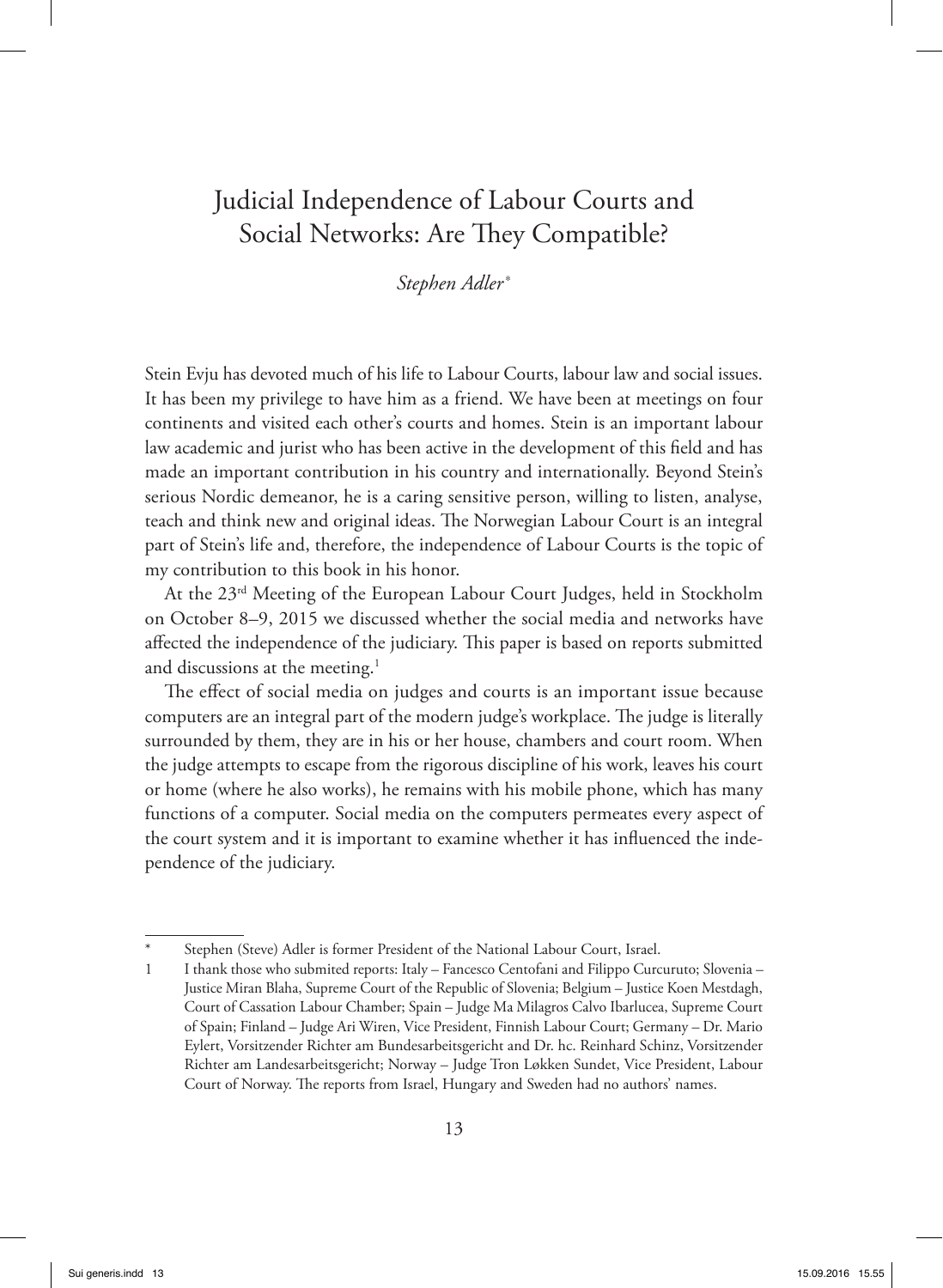# 1 The General Independence of the Court System

The social media's effect on Labour Courts' independence can best be discussed when we compare it to the general independence of the court system. There are various aspects of the general independence we will consider. First, the independence to develop labour law and social security law. Second, the independence of the courts from outside influence, especially political pressures; and third, the administrative independence of the courts.

### 1.1 The independence to develop the law

Regarding the independence to develop the law, my proposition is that Labour Courts have more freedom to develop the law when there is no appeal or a limited appeal to a higher court.<sup>2</sup> To the extent that courts can interpret statutes or decide issues where there is a lacuna in the law they determine how the law develops. Thus, when the highest instance of the Labour Court system is the final instance, its judgments are the precedents which have a great influence on the development of labour law. When labour law is developed by Labour Courts it is done by judges who are experts in the field, who emphasize values and principles suitable to labour and employment law and are best suited to balance conflicting principles and interests of labour law and contract law or other legal branches. These Labour Courts are generally assisted by advocates who are experts in the labour and social security field.

The Labour Courts in Germany, Israel, Sweden, Norway and Finland are separate from the General Court System, although there is a possibility of a constitutional type «appeal» to the Supreme Court or Constitutional Court. This gives Labour Courts the maximum freedom to create and develop new labor law doctrines in accordance with the quickly changing marketplace.

Other courts, such as Slovenia, Italy, Belgium and Hungary are separate branches or «chambers» in the Supreme Court of the General Court System. Sometimes they are separate chambers in all instances of the General Court System. This also gives them much leeway to develop labour and social security law independent of the judges who are not experts in those fields.

The Irish Labour Court, on the other hand, is a tribunal, whose judgments are appealable to the General Court System. Labour law in Ireland, therefore, is developed by judges of the General Courts, whose values and considerations are different than those of Labour Court judges.

<sup>2</sup> See Adler, Steve, Further Reasons for the NLRB's Inability to Guarantee American Workers the Freedom to Organize and Bargain Collectively: Comment on autonomous and Politicized: the NLRB's Uncertain Future, Comparative Labor Law & Policy Journal, vol. 26, no. 2, winter 2005, p. 261.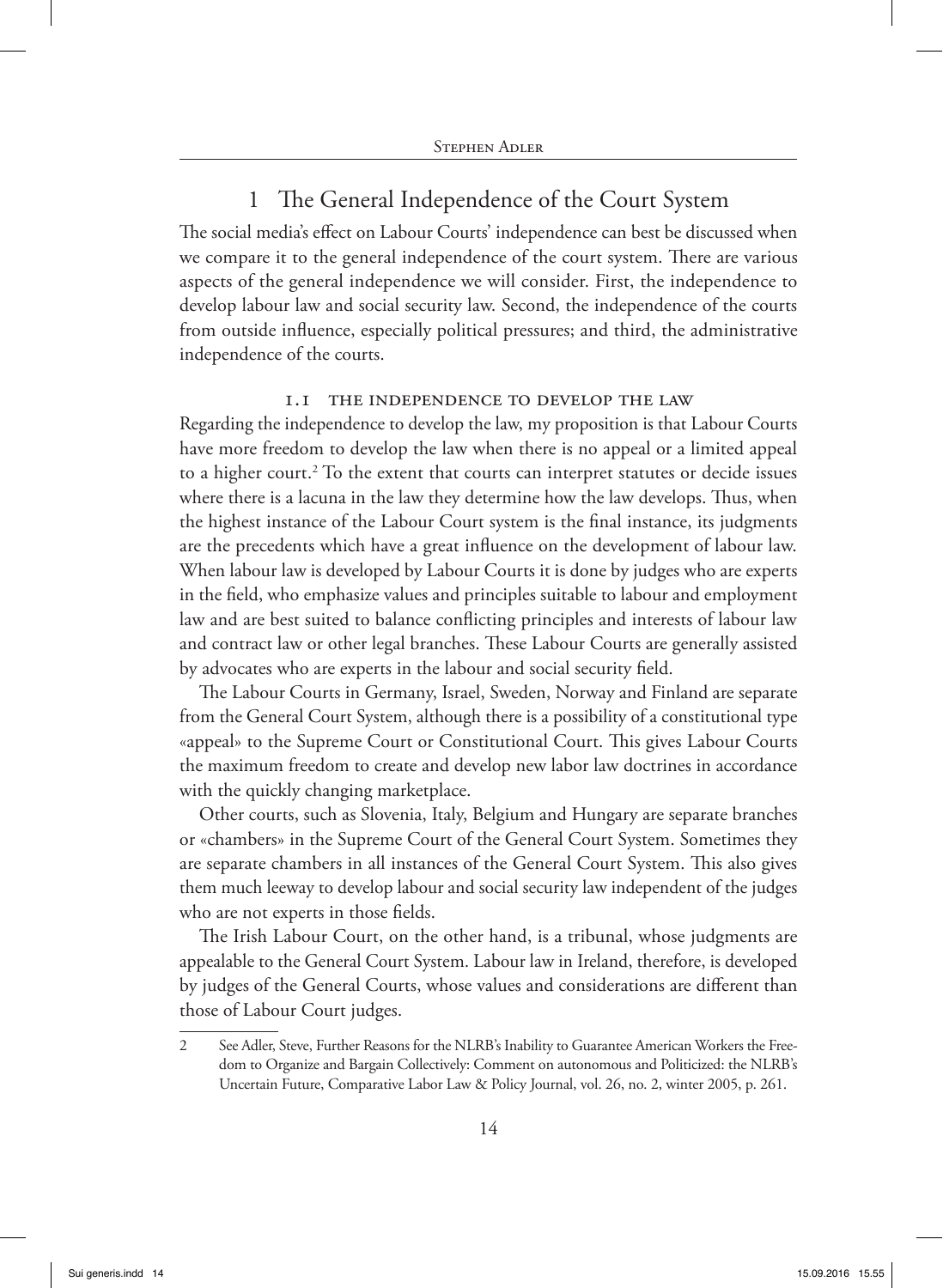### 1.2 Independence from outside influence, appointments of judges and lay members and judicial compensation

Independence from outside influence has many aspects. One aspect relates to judicial appointments. The proposition is that judges are more independent when there is less political influence on judicial appointments. Also, the quality of judges is higher when there are less political considerations on judicial appointments, since politicians sometimes consider criteria that are not relevant to the applicant's ability to serve as a judge.

Most courts reported that Labour Court judges were appointed the same way as judges in the General Court System. They also reported that the appointments were according to recommendations of committees composed of representatives from the judiciary, parliament, academia and the public. Many of the courts reported that the majority membership of these judicial appointment committees was non-political. In Israel, for example, five of the nine member judicial appointment committee members are not politicians (three Supreme Court Justices and two representatives of the Bar Association). In all countries the official appointment and swearing in is by the President or King, but this is only a formality.

Only in Ireland are the judges appointed by politicians, but the Irish report said that in practice there were no political considerations choosing the judges. This can be compared to the appointment of NLRB members by the U.S. President, with the approval of the Senate, which is claimed to involve partisan political considerations.

Appointment procedure of lay members of Labour Courts raised issues regarding their independence. Unions and management associations were involved in appointment of lay member at all Labour Courts. However, the reports did not complain that lay members favored the sector from which they came. It has been my experience during the 35 years as a judge on the Israeli Labour Courts that lay members were not biased toward the sector they came from, even though their appointment was based upon a recommendation to the Ministers by the unions and management association.

Regarding judges' compensation, especially wages, all courts reported that a government body determines their wages, usually the Parliament. Labour Court judges' wages were the same as those of General Court judges in most jurisdictions. A few nations reported that judges had a «union» or association which represented them and Finland reported that it negotiated a collective agreement for Finnish judges. While none of the Courts reported satisfaction with judges' salaries there was no complaint that the setting of wages was used by any government body to influence the judiciary.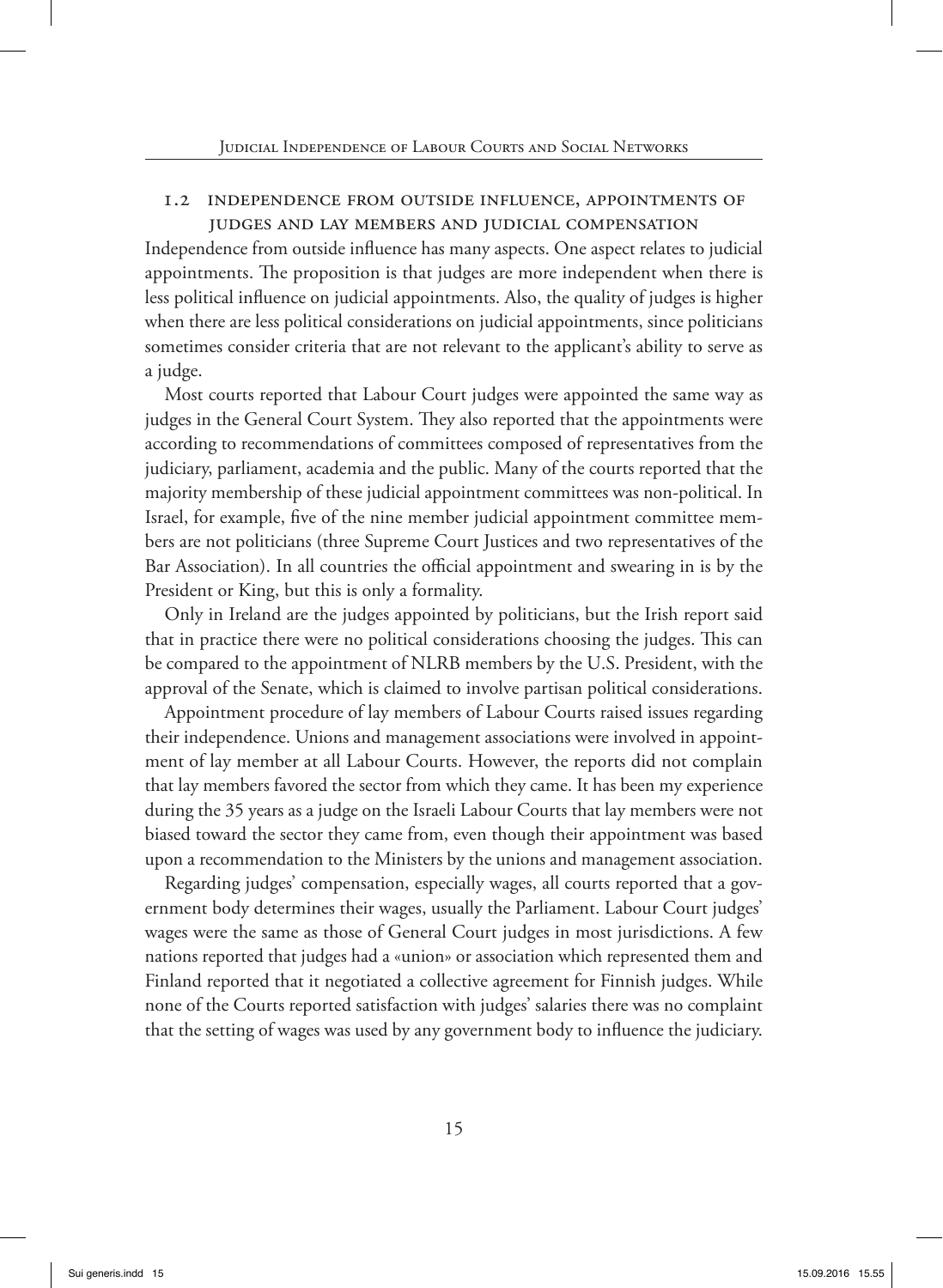### 1.3 Administrative independence of Labour Courts

Another aspect of court independence which was discussed was court administration. The proposition here is that the more the Labour Courts have their own administration, without outside interference, the more independent they will be.

Only two courts had a separate administration (Germany and Finland). Some had their own administration, but it was part of a more general administration (Israel and Sweden). Others were part of the General Court administration, which sometimes was administered partly by the Justice Ministry.

All reports said that court administration relating to judicial functions was independent of outside influence or interference. Thus, cases were assigned to the judges in a manner which excluded outside influence. The President of the Court generally assigned judges to panels. Lawyers, unions, management and government could not influence which judges would hear their case.

### 1.4 Judicial accountability to the public

### **1.4.1 Public filing official complaints against judges**

Does public supervision of the courts and judges' accountability to the public reduce their independence? Should judges be accountable to the public for the way they administer justice, such as the time it takes to write their judgments and their non-judicial remarks during hearings?

All courts saw the appeal system as a means whereby the parties to a case tested the judge who handled the trial and wrote the judgement. However, an appeal is to a higher court, generally about a mistake in law and does not generally concern judicial behavior.

Some courts were of the opinion that in order to protect judicial independence there should be no public supervision of how courts and judges perform their work. Thus, in Germany, Hungary, Ireland and Slovenia there is no system whereby the public can file an official complaint about a judge. Hungary and Ireland reported that the Court President was responsible for how the judges administer justice.

However, other jurisdictions felt that the public should be able to file a complaint against a judge or lay member for improper behavior; including conduct on the bench and even certain private matters. Thus, in Finland and Sweden the public can file a complaint against a judge to the Parliamentary Ombudsman and in Israel, Finland, Italy and Belgium a complaint can be filed to an independent review body operating within the court system.

The reports didn't complain that the public's ability to file complaints against judges impaired their independence. However, in my country some attorneys or the general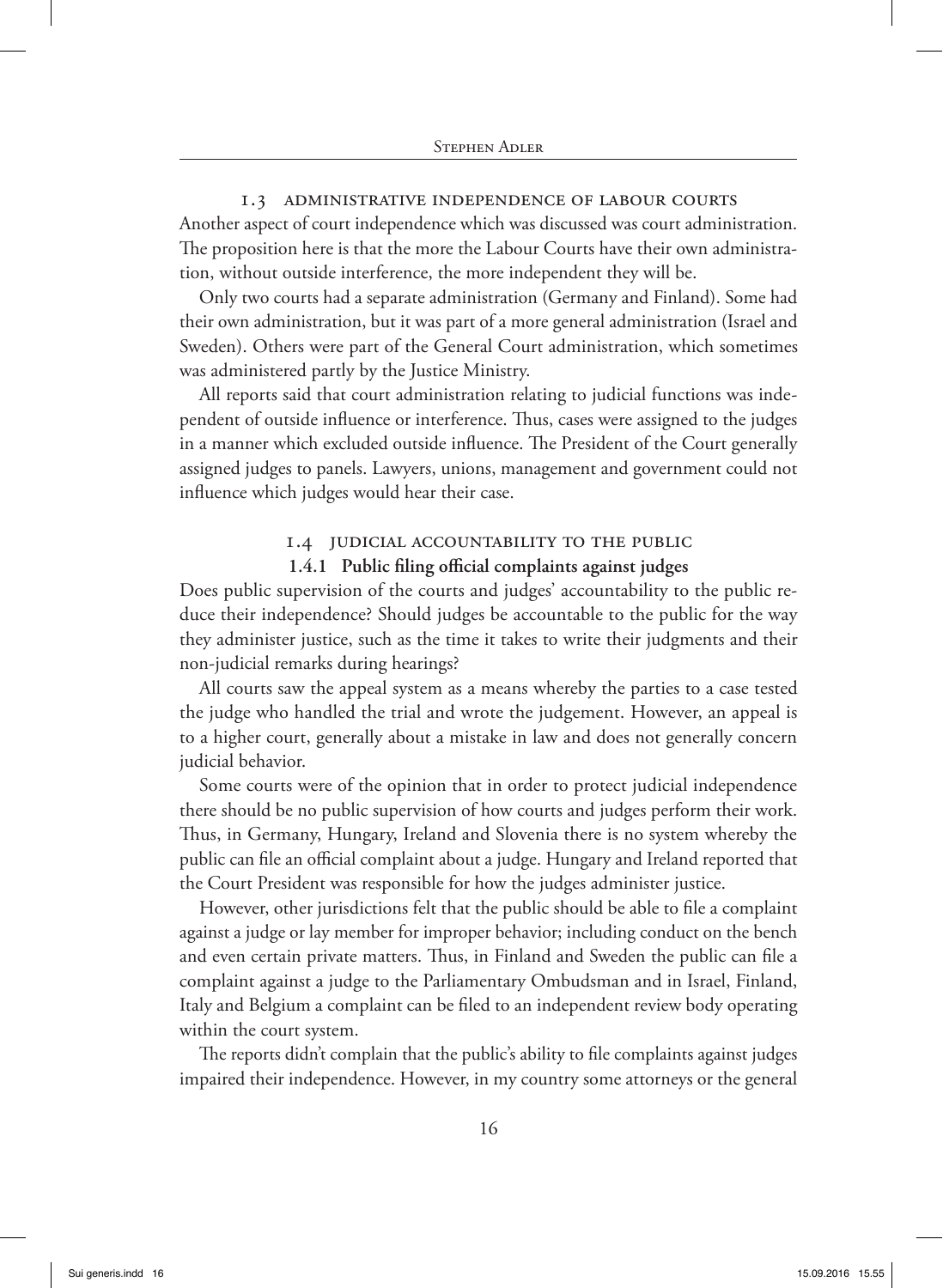public file unfounded complaints when they are dissatisfied with a judicial opinion. This does not seem to bother judges because these complaints are not common and dismissed when they are unfounded.

**1.4.2 Rules of judicial ethics or other restrictions on judges' behavior** Another issue examined was whether judicial rules of ethics or other behavior restrictions impaired their judicial independence?

Most nations have judicial ethics rules which were established with the participation of the judiciary or its approval. This included Belgium, Finland, Hungary, Israel, Italy and Slovenia. These rules were not seen as limiting judicial independence. However, Ireland, Germany and Sweden have no judicial ethics rules, except for the oath judges take when sworn into office.

It is my view that the ability of the public to file complaints against judges and the rules of judicial ethics strengthen public confidence in the judiciary and courts. They show that no one is above the law and public scrutiny and emphasize that courts exist to serve the public and the State. Public support is essential for courts; it is the basis of courts' power to act independently and balance the power of the Executive Branch of Government and Parliament.

Regarding restrictions on judges' out-of-court activities, all courts forbid judges from acting as attorneys, even before another court. Only in Sweden is a judge allowed to represent someone in court in a specific case if he receives permission.

Citing the freedom of speech, most reports said judges could appear and publish in the media, but not discuss cases in which they participated. This includes articles in newspapers and magazines and, in some nations, appearance on television and radio. However, a few countries disallowed or discouraged their judges from public appearances in the media. More research is needed into the positive or negative effects of judges' appearances on television and radio. All nations allowed the judges to write scholarly articles or books and lecture at academic institutions which, in my opinion, is a positive way judges can participate in the democratic exchange of ideas.

There were significant policy differences between jurisdictions relating to the ability of judges to act as a private arbitrator or be active in a political party. Most countries forbid judges to act as private arbitrators (Israel, Italy, Slovenia, Ireland, Belgium and Hungary). However, Germany, Finland and Sweden allow their Labour Court judges to be private arbitrators in certain situations and with permission of the court President. Since October 2015 this has been limited in Finland. In my opinion when a judge is also a private arbitrator it reduces his judicial independence. The attorneys and parties in the arbitration can later appear before the judge in court cases. The fees received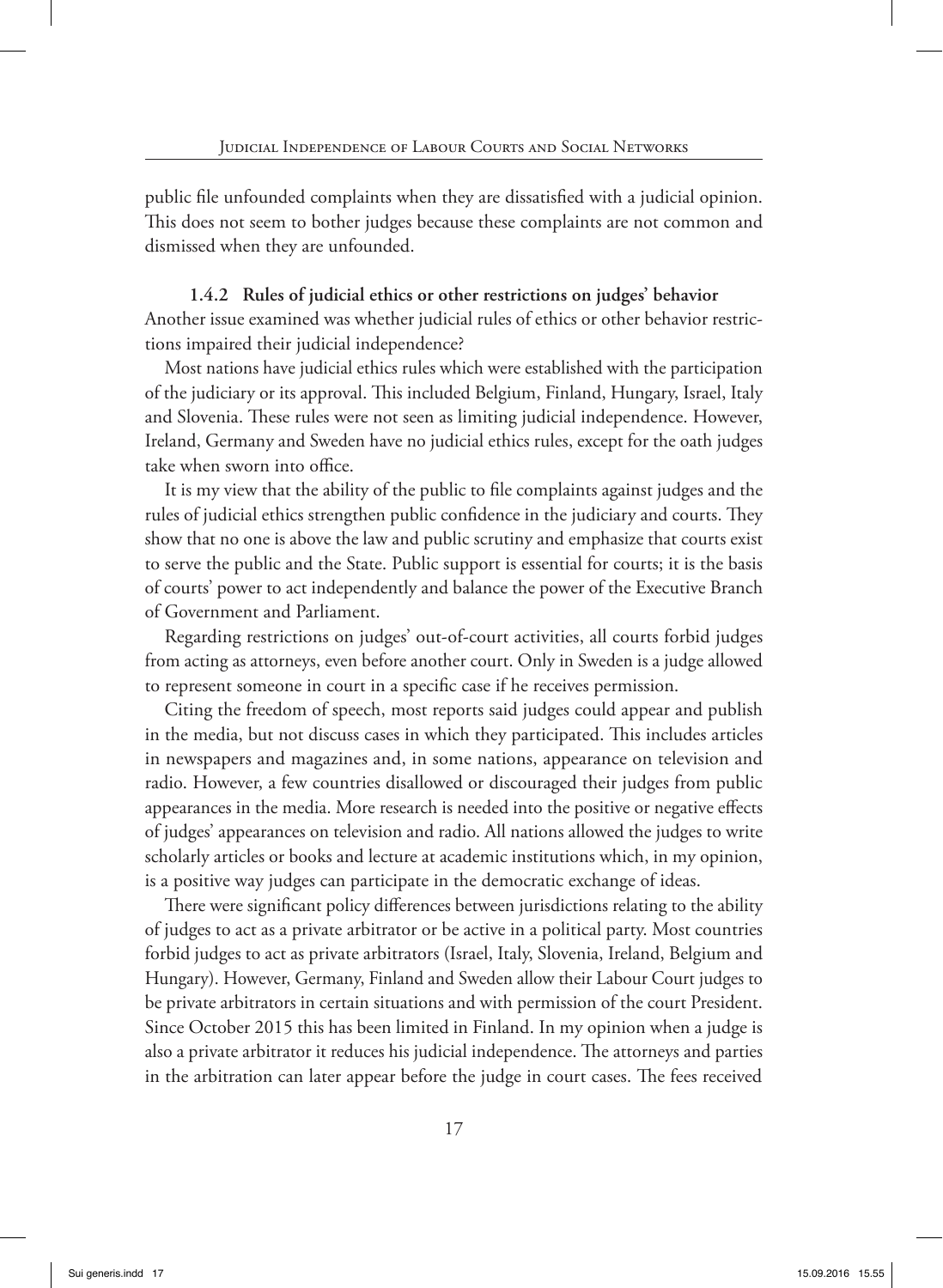during the private arbitration can be seen by other parties as influencing the judge when he sits in court. It seems to me an unhealthy and unnecessary practice which gives the judge too much non-judicial connections with potential parties to court cases. While acting as a private arbitrator may be a significant source of additional income for judges it is, in my opinion, a problematic practice.

Regarding participation in politics – in Germany, Sweden and Finland judges are allowed to be active members of political parties and even run for political office. When elected the judge must leave his judicial position. In Belgium judges are allowed to be active members of a political party, but most «keep a low profile» and cannot run for political office.

However, Israel, Italy, Spain, Ireland, Hungary and Slovenia forbid their judges from taking an active part in a political party or running for political office. They regard the connection between politics and judges as compromising judicial independence. Judges with political connections are suspect of considering political interests when conducting a hearing or writing a judgment. Judges have different considerations than politicians. Judges are bound by the law while politicians are responsible to the public who elected them. Judicial legal interpretation relies on independent thinking and personal values while politician's decisions are often based on narrow party and political interests.

Jurisdictions which allow judges to be active in politics justified this policy by the freedom of association principle. In my opinion, this does not justify the loss of judicial independence, since judges agree to accept certain limitations on their freedoms as part of their being judges. This includes limits on judges' freedoms of speech, association and occupation. Moreover, freedoms are not absolute, but balanced one against the other, and limited by constitutional principles.3

### 1.5 Do judges feel they are independent from outside pressures?

From the reports and discussion at the seminar Judges' general feeling is that they are independent and there is no outside influences on them, neither by unions, managements or their governments.

However, two German judges fear that a dangerous anti-democratic phenomenon was again spreading across many European countries and threatening the independence of their court systems.

Furthermore, many reports criticized frequent media attacks on judges and courts. The Hungarian report said:

<sup>3</sup> Barak, Aharon, «A Judge on Judging: The Role of a Supreme Court in a Democracy» (2002). *Faculty Scholarship Series*. Paper 3692. http://digitalcommons.law.yale.edu/fss\_papers/3692.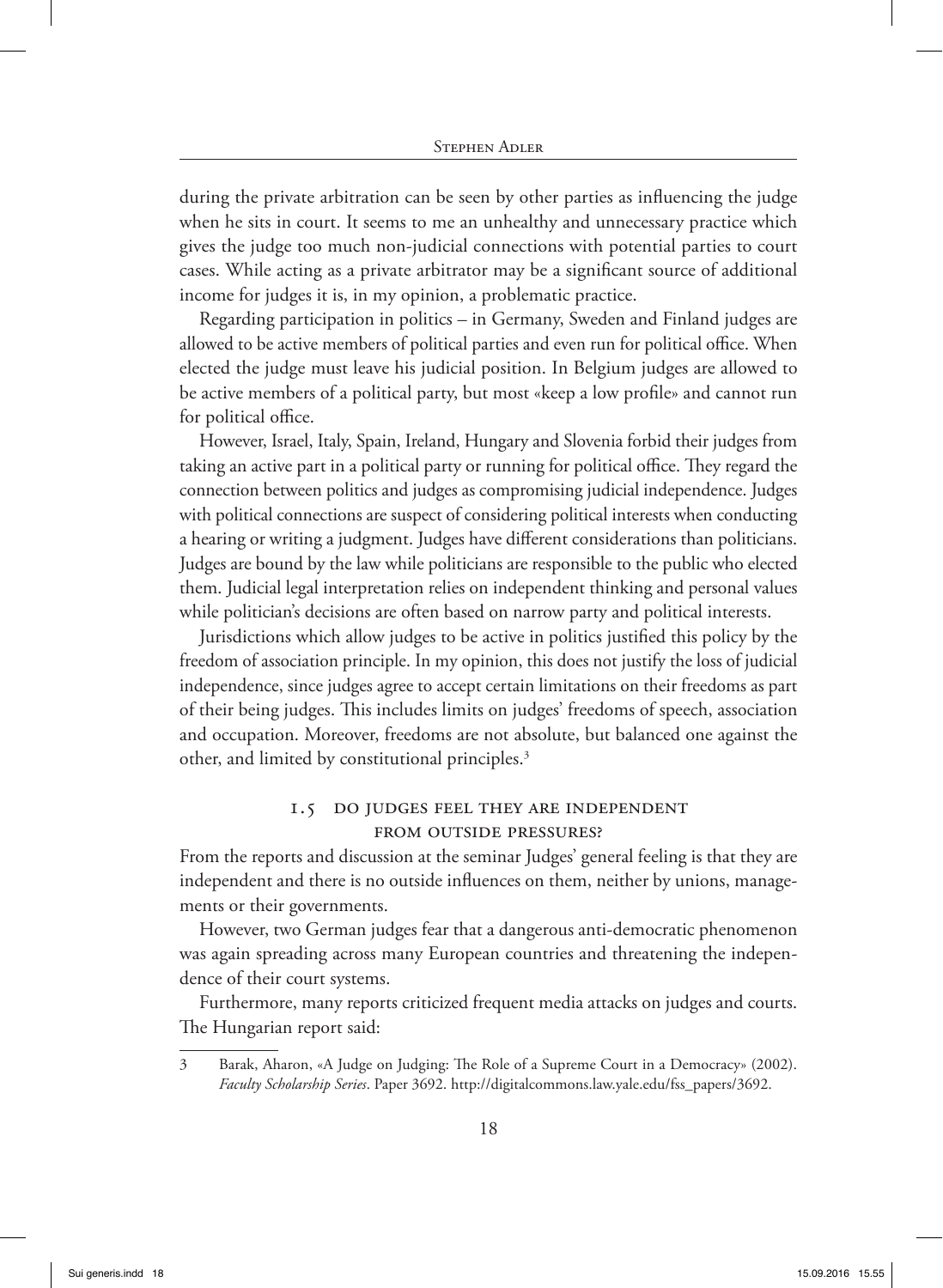«Throughout Europe judges face the mediatization of justice. Politicians, clients, journalists try to put pressure on the public and also on the courts in some cases. However, the cases that are most likely to get some attention are criminal and not labour cases».

These last two responses were among the factors which triggered our examination of the social media's influence on judicial independence.

# 2 Influence of Social Media on Judicial Independence

### 2.1 Introduction to the social media

Now we will evaluate the social media's influence on judicial independence of the judiciary and courts, taking into consideration their degree of independence described above.

The social media is not just another form of communication. It is the two-way communication revolution. Information technology combined computers and the internet to become a revolutionary tool of communication. Instead of communication one direction (books, newspapers, radio and television) IT enables those receiving information and messages to respond. Also, information technology is advancing at unbelievable rates. This is mankind's next revolution after the industrial revolution.

Court judgments can now reach wide groups of the public through the internet, as can reports on the judgments and court hearings. Judges have the potential of communicating with large or particular segments of the public through the internet and social media. The public has the ability to respond and make itself heard about the courts, judgments and even the judges. Those criticizing the courts in the park before twenty people now have a potential audience of thousands or more. Moreover, the communication is immediate and information passes back and forth as soon as the court or a judge hands down the judgment or does something in the hearing or even outside his official court duties.

The question we tried to examine at the European Judges' Meeting was, what effect does this new social media have on the judiciary and the courts, especially their independence, and how are judges coping in this new information era?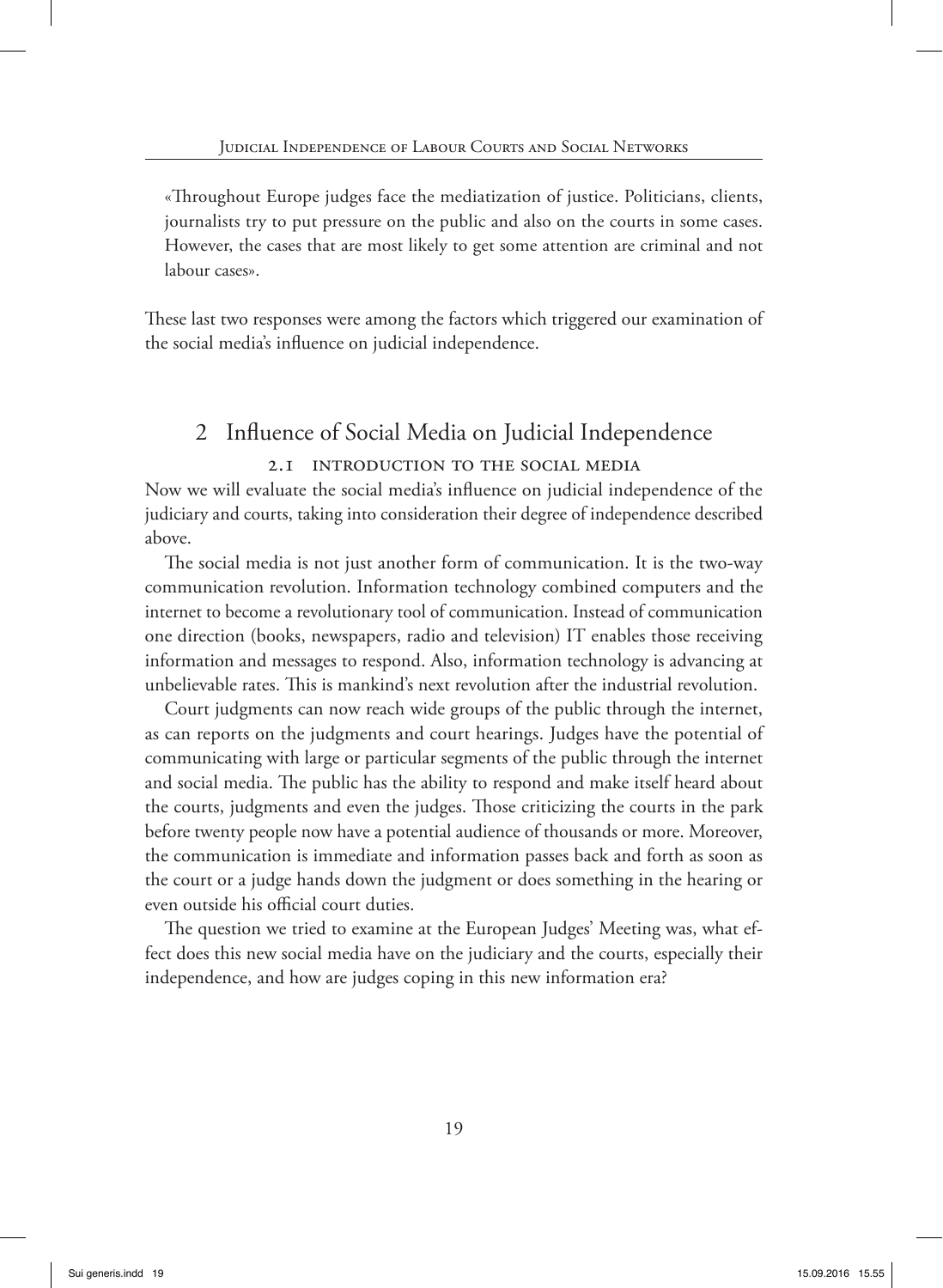### 2.2 To what extent and how are Labour Courts using the social media

Every Labor Court reporting has an internet site. Most sites contain much information and publish court judgments. Such is the situation in Sweden, Finland, Hungary and Israel. Many court internet sites are in more than one language: Finland (3 languages); Ireland, Slovenia, Belgium, Israel, Sweden and Hungary (2 languages). The German and Belgium courts' sites offer mostly general information, although the latter has a link to a judgment data base.

Few Labour Courts have a Facebook page or blog. However, some of the Hungarian Labour Courts and the German Federal Labour Court do have a Facebook page.

Most of the courts have a spokesperson or public relations person and issue official court press releases.

None of the Labour Courts broadcast their hearing on the social media. The courts in Finland, Sweden and Hungary allow the filming of hearings with judge's permission. However, filming hearings is forbidden in Israel, Ireland, Belgium and Germany.

Hearings in all courts are open to the public. However, many Courts reported that they exclude the public («closed door hearings») for sexual harassment cases and cases involving minors (Ireland, Slovenia, Belgium, Israel, Sweden, Hungary and Germany). Some reports mentioned excluding the public when state secrets or health issues are concerned. Only in Italy there is always an open court but the judge can prohibit publication of parties' names in sexual harassment cases.

### 2.3 How judges use the social media

Most judges reported that they use the internet for personal communication.

There were no instances reported of the social media being used by judges to exchange information with other judges about work. There were no reports of judges using the internet to trade opinions with other judges on issues or undecided cases. This surprised me; although each judge is responsible for his judgment, judges as colleagues could be interested in the opinions of other judges on issues they all deal with.

Exchanging information with the public was not seen as a possibility. There was one report of a Hungarian General Court judge revealing information in the media about a celebrity's divorce hearing and publishing the judgment, which led to the judge's resignation.

None of the courts reported prohibiting their judges from using Facebook or Twitter, but the reports indicated that there was not widespread use of these media by judges. There were also no bans on judges posting pictures of themselves on the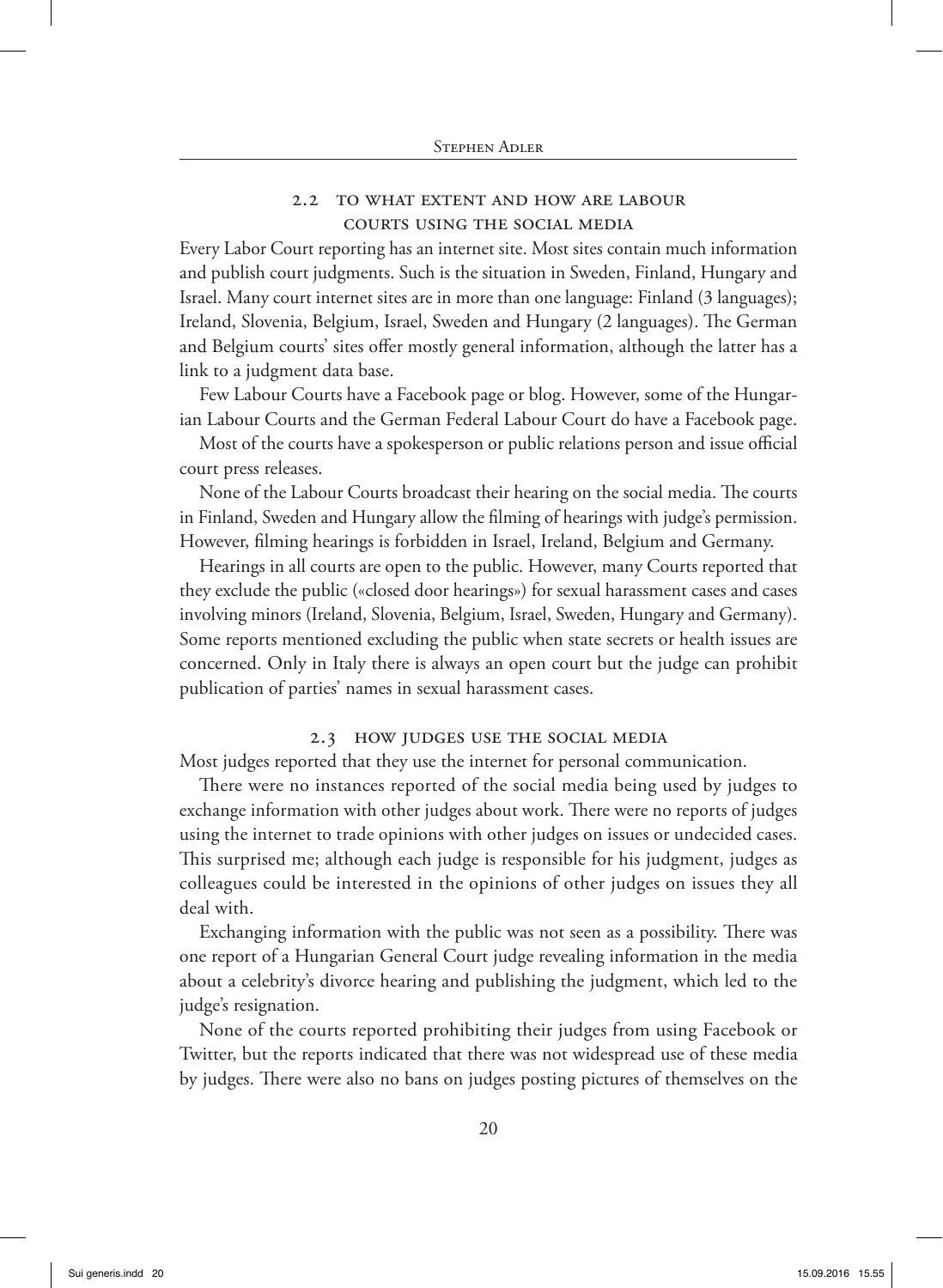internet, although the German report mentioned «unsuitable pictures» posted by a judge resulting in disciplinary action.

### 2.4 Limitations placed on judges' use of the social media

What, if any, are the limitations placed upon judges' use of the social media? Few restrictions are placed on the judges' use of the media. However, all courts prohibit judges from revealing «confidential» information and they must be careful not to compromise their integrity and independence. The Irish Labour Court prohibits judges from speaking about court matters on the internet.

There are rules of ethics regarding use of the social media in Slovenia, Israel and Hungary but not in Finland, Italy, Spain, Ireland and Germany.

The report from the Slovenia Labour Court mentioned a judge who resigned after publishing on the web offensive remarks about politicians and police relating to a high profile criminal case which he heard.

### 2.5 Use of social media by the judges and in Labour Court hearings

Many of the judges reported that they read reports on the media about their cases but considered them not to be a reliable source of information. They also read articles and reports about their judgments and were interested to read academic articles about issues relating to their cases.

Social media information, such as newspaper articles or internet information, is admissible, if relevant, in many Labour Courts at the trial level (Finland, Italy, Belgium, Israel, Sweden, Hungary and Germany).<sup>4</sup> The Irish Labour Court reported that evidence is only what happens in court but that social media information can be used for cross examination, which is the strict Anglo-Saxon legal approach. The German report said that social media information as evidence does not make an impression on judges or lay members. However, the Swedish Court's report said that «… if it is adequate information it can be of importance». Further research is needed into this issue since courts generally evaluate relevant evidence, even if originating in the social media.

<sup>4</sup> Labour Courts at the appellate level generally do not accept evidence and most participants in the European Labour Court Judges' Meeting are appeal court judges. However, we asked whether social media information, such as newspaper articles or information appearing on the internet, is admissible in court hearings, since the court systems in most participating nations also have trial court.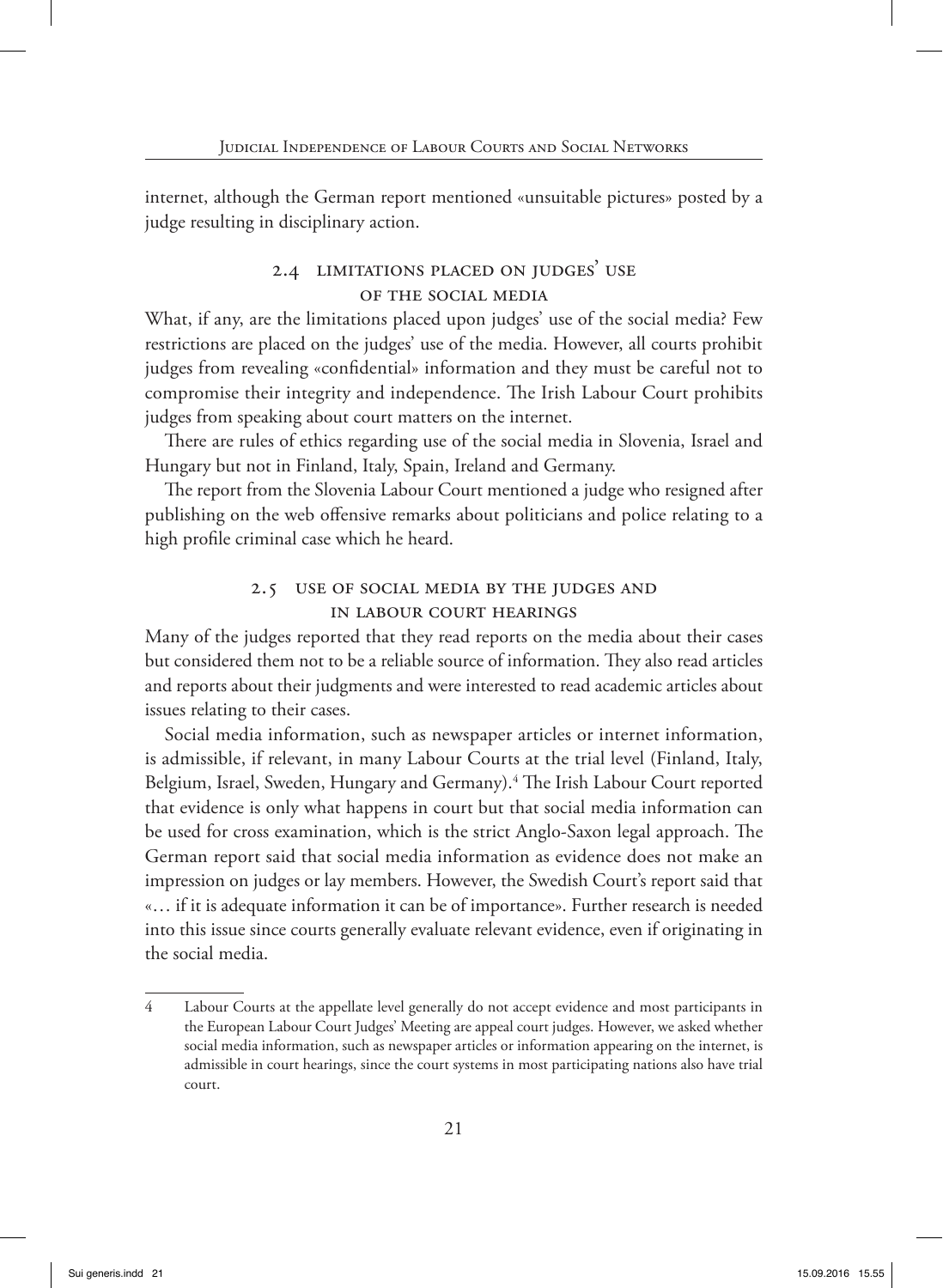2.6 How judges feel the social media effects them Judges generally responded that they were not influenced by the media, even when there were articles or information posted about cases in which they were involved. The Swedish, Finish and German report said that the social media has not changed or influenced the situation or transparency of the Labor Courts. Other courts also reported that the social media has no influence on them (Finland, Italy, Hungary, Belgium and Sweden).

However, the German report also mentioned that the attacks by the media on specific judges were a «burden». It further described that parties made subtle attempts to influence the court by having experts and academics publish articles prior to court hearings but these had no influence on the judges. This reminds me of university medical researchers publishing research sponsored by pharmaceutical companies relating to their medicines. Also, the Swedish report said: «We don't think the social media has changed the situation for the court. Of course there can be articles or reports on a pending case at the court in media (papers, radio, t.v., internet, social media). We don't hesitate to read it. It is interesting to know if it is presented in a proper way». Moreover, the Slovenian Labour Court's report said: «While social media or the social networks do not seem to have an influence on the hearings or judgments as such, they can have a significant influence on the general perception».

Therefore, given the all-embracing presence of the social media in judges' lives, both private and professional, the judges' responses that it does not have any influence on them is an issue worthy of further research.

## 3 Conclusion

This is a preliminary study but has the advantage of drawing its information from the senior judges in Europe and Israel's Labour Courts. It is a first step to gather information about important issues from the people involved within the courts' systems. Obviously, further research is needed to evaluate the issues from the viewpoint of those outside the system with the help of statistical data. Furthermore, the shortcomings of reaching conclusions based on a survey must be balanced with other research. All this being said, this article has attempted to draw some conclusions on the basis of the information already obtained.

In conclusion I would like to emphasize the following:

Judges feel that the social media has not compromised their independence. On the other hand, the reports indicate that some social media affect judges and courts in some